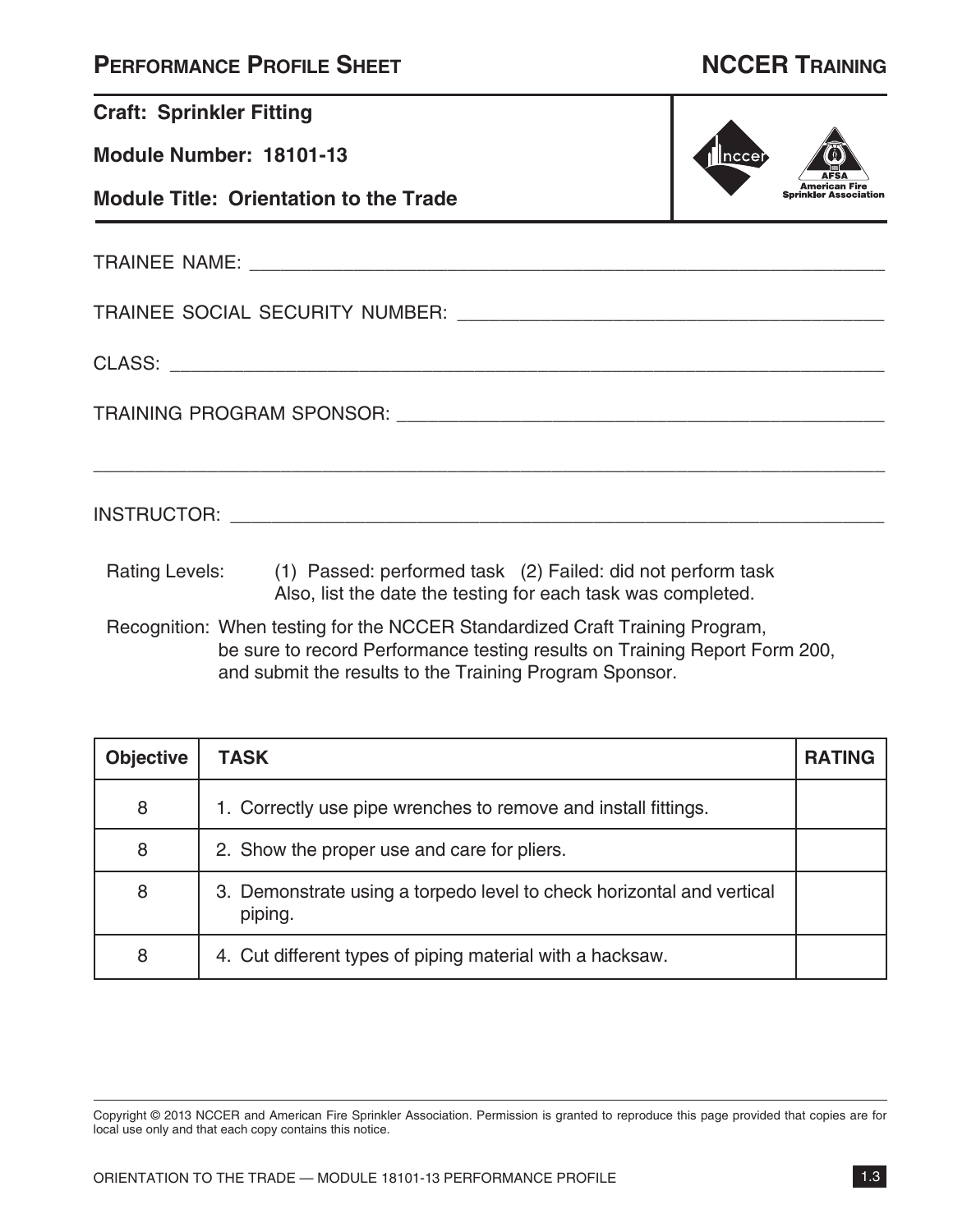**Module 18102-13 has no Performance Profile Sheet; no performance testing is required for this module.**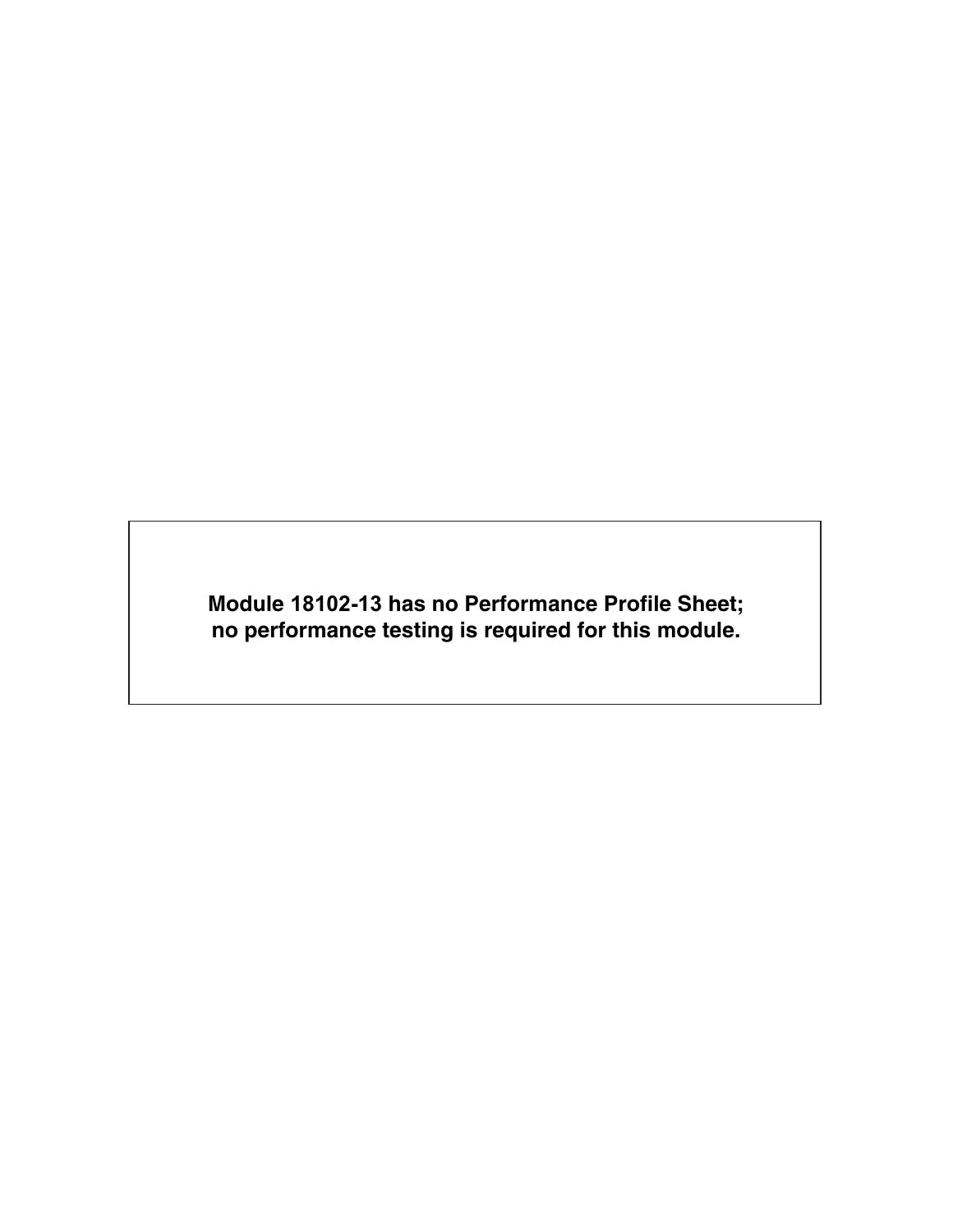### **PERFORMANCE PROFILE SHEET (PAGE 1 OF 2) NCCER TRAINING**

American Fire<br>Sprinkler Association

||ncce

|  | <b>Craft: Sprinkler Fitting</b> |  |
|--|---------------------------------|--|
|--|---------------------------------|--|

**Module Number: 18103-13**

**Module Title: Steel Pipe**

TRAINEE NAME: \_\_\_\_\_\_\_\_\_\_\_\_\_\_\_\_\_\_\_\_\_\_\_\_\_\_\_\_\_\_\_\_\_\_\_\_\_\_\_\_\_\_\_\_\_\_\_\_\_\_\_\_\_\_\_\_\_\_\_\_\_

TRAINEE SOCIAL SECURITY NUMBER: \_\_\_\_\_\_\_\_\_\_\_\_\_\_\_\_\_\_\_\_\_\_\_\_\_\_\_\_\_\_\_\_\_\_\_\_\_\_\_\_\_

CLASS: \_\_\_\_\_\_\_\_\_\_\_\_\_\_\_\_\_\_\_\_\_\_\_\_\_\_\_\_\_\_\_\_\_\_\_\_\_\_\_\_\_\_\_\_\_\_\_\_\_\_\_\_\_\_\_\_\_\_\_\_\_\_\_\_\_\_\_\_

TRAINING PROGRAM SPONSOR: \_\_\_\_\_\_\_\_\_\_\_\_\_\_\_\_\_\_\_\_\_\_\_\_\_\_\_\_\_\_\_\_\_\_\_\_\_\_\_\_\_\_\_\_\_\_\_

INSTRUCTOR: \_\_\_\_\_\_\_\_\_\_\_\_\_\_\_\_\_\_\_\_\_\_\_\_\_\_\_\_\_\_\_\_\_\_\_\_\_\_\_\_\_\_\_\_\_\_\_\_\_\_\_\_\_\_\_\_\_\_\_\_\_\_\_

Rating Levels: (1) Passed: performed task (2) Failed: did not perform task Also, list the date the testing for each task was completed.

Recognition: When testing for the NCCER Standardized Craft Training Program, be sure to record Performance testing results on Training Report Form 200, and submit the results to the Training Program Sponsor.

\_\_\_\_\_\_\_\_\_\_\_\_\_\_\_\_\_\_\_\_\_\_\_\_\_\_\_\_\_\_\_\_\_\_\_\_\_\_\_\_\_\_\_\_\_\_\_\_\_\_\_\_\_\_\_\_\_\_\_\_\_\_\_\_\_\_\_\_\_\_\_\_\_\_\_\_

| <b>Objective</b> | <b>TASK</b>                                  | <b>RATING</b> |
|------------------|----------------------------------------------|---------------|
| 3, 6             | 1. Cut pipe using steel pipe cutters.        |               |
| 3, 6             | 2. Ream pipe.                                |               |
| 3, 6             | 3. Thread pipe using a manual pipe threader. |               |
| 5                | 4. Set up a power threading machine.         |               |

continued

Copyright © 2013 NCCER and American Fire Sprinkler Association. Permission is granted to reproduce this page provided that copies are for local use only and that each copy contains this notice.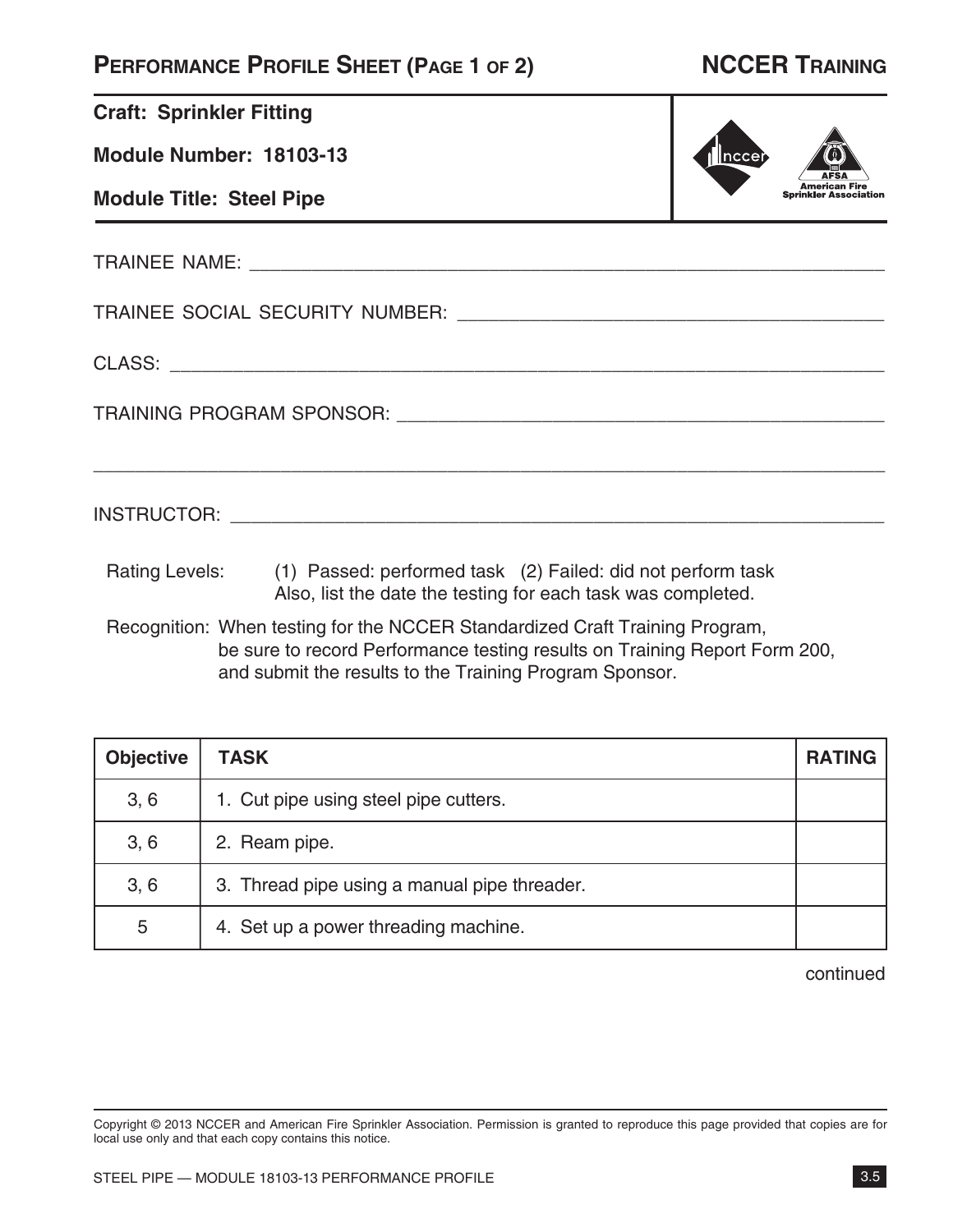## **PERFORMANCE PROFILE SHEET (PAGE 2 OF 2) NCCER TRAINING**

American Fi<br>Sprinkler Associ

e<br>ation

 $\ln$ cce

### **Craft: Sprinkler Fitting**

**Module Number: 18103-13**

**Module Title: Steel Pipe**

| <b>Objective</b> | <b>TASK</b>                                             | <b>RATING</b> |
|------------------|---------------------------------------------------------|---------------|
| 7                | 5. Assemble threaded and grooved piping.                |               |
| 9                | 6. Read a fitting.                                      |               |
| 7, 8             | 7. Apply pipe thread compound to the end of steel pipe. |               |
| 6, 7, 8          | 8. Make up several types of fittings.                   |               |
| 2                | 9. Identify appropriate gasket for fitting.             |               |
| 4                | 10. Calculate pipe lengths between fittings.            |               |

Copyright © 2013 NCCER and American Fire Sprinkler Association. Permission is granted to reproduce this page provided that copies are for local use only and that each copy contains this notice.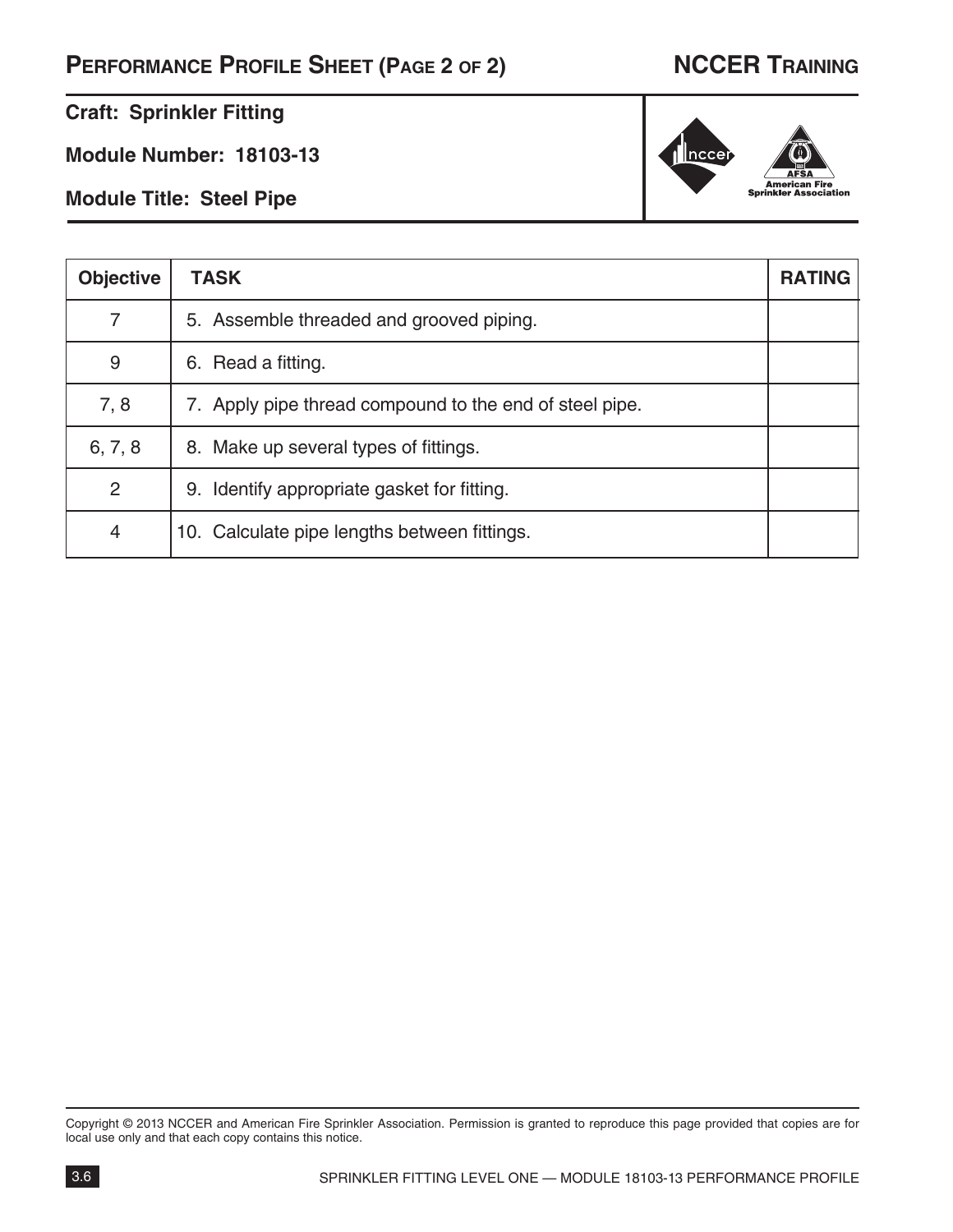| <b>PERFORMANCE PROFILE SHEET</b> |  |  |
|----------------------------------|--|--|
|----------------------------------|--|--|

## **NCCER TRAINING**

| <b>Craft: Sprinkler Fitting</b>             |                                                                                                                                            |        |
|---------------------------------------------|--------------------------------------------------------------------------------------------------------------------------------------------|--------|
| Module Number: 18104-13                     |                                                                                                                                            | Inccer |
| <b>Module Title: CPVC Pipe and Fittings</b> |                                                                                                                                            |        |
|                                             |                                                                                                                                            |        |
|                                             |                                                                                                                                            |        |
|                                             |                                                                                                                                            |        |
|                                             |                                                                                                                                            |        |
|                                             |                                                                                                                                            |        |
|                                             | Rating Levels: (1) Passed: performed task (2) Failed: did not perform task<br>Also, list the date the testing for each task was completed. |        |
|                                             |                                                                                                                                            |        |

Recognition: When testing for the NCCER Standardized Craft Training Program, be sure to record Performance testing results on Training Report Form 200, and submit the results to the Training Program Sponsor.

| <b>Objective</b> | <b>TASK</b>                                 | <b>RATING</b> |
|------------------|---------------------------------------------|---------------|
| 5                | 1. Calculate takeouts for CPVC pipe.        |               |
| 2                | 2. Connect CPVC pipe to other materials.    |               |
| 1, 6             | 3. Prepare work area.                       |               |
| 8, 9             | 4. Prepare and join CPVC pipe and fittings. |               |
| $\overline{7}$   | 5. Cut, chamfer, and cement CPVC.           |               |
| 9                | 6. Cure CPVC.                               |               |

Copyright © 2013 NCCER and American Fire Sprinkler Association. Permission is granted to reproduce this page provided that copies are for local use only and that each copy contains this notice.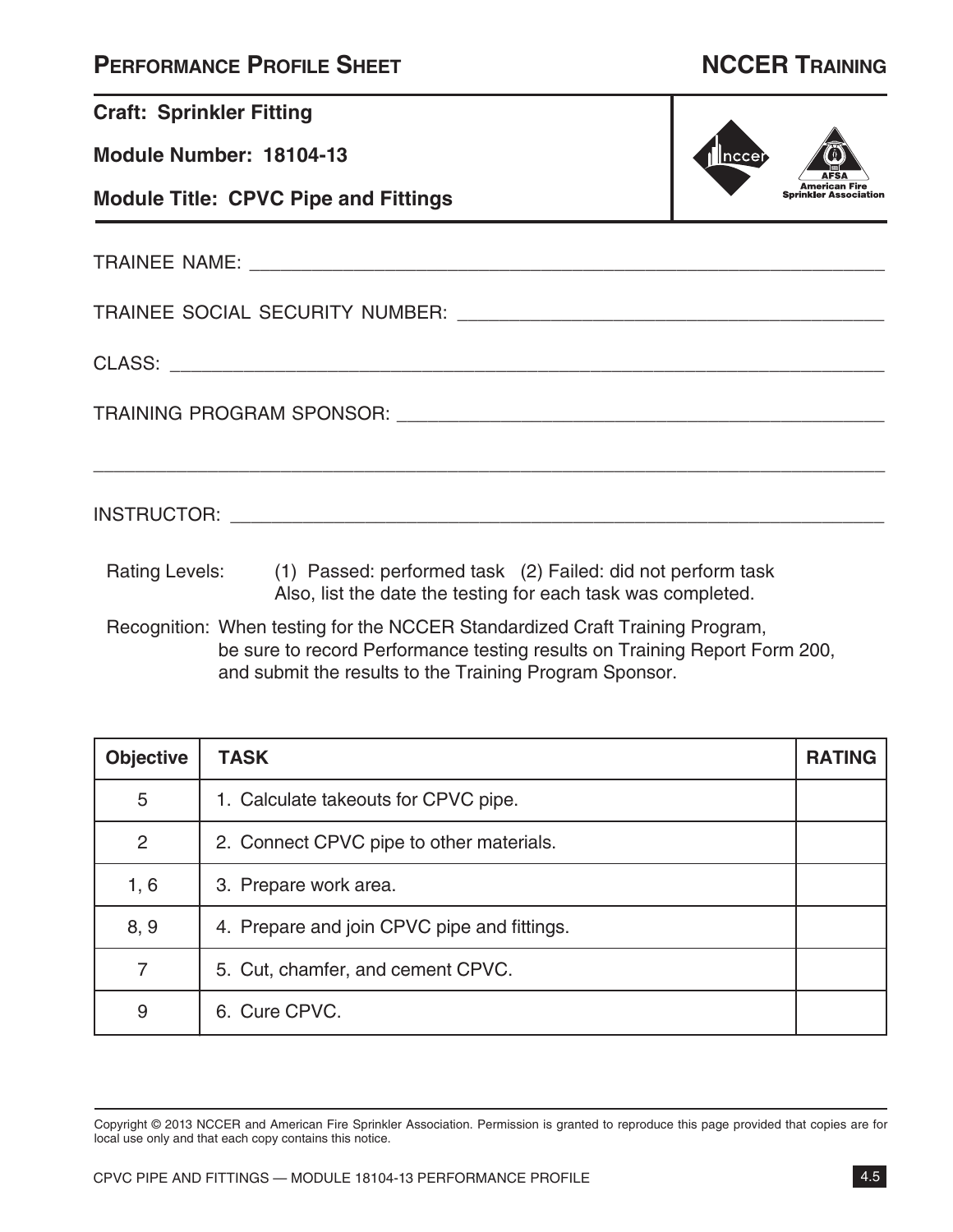| <b>PERFORMANCE PROFILE SHEET</b> |  |  |
|----------------------------------|--|--|
|----------------------------------|--|--|

## **NCCER TRAINING**

| <b>Craft: Sprinkler Fitting</b>          |                                                                                                                                            |              |
|------------------------------------------|--------------------------------------------------------------------------------------------------------------------------------------------|--------------|
| Module Number: 18105-13                  |                                                                                                                                            | <u> ncce</u> |
| <b>Module Title: Copper Tube Systems</b> |                                                                                                                                            |              |
|                                          |                                                                                                                                            |              |
|                                          |                                                                                                                                            |              |
|                                          |                                                                                                                                            |              |
|                                          |                                                                                                                                            |              |
|                                          |                                                                                                                                            |              |
|                                          | Rating Levels: (1) Passed: performed task (2) Failed: did not perform task<br>Also, list the date the testing for each task was completed. |              |
|                                          | Recognition: When testing for the NCCER Standardized Craft Training Program,                                                               |              |

be sure to record Performance testing results on Training Report Form 200, and submit the results to the Training Program Sponsor.

| Objective | <b>TASK</b>                                    | <b>RATING</b> |
|-----------|------------------------------------------------|---------------|
| 4         | 1. Identify wrought fittings.                  |               |
| 3         | 2. Identify and describe cast bronze fittings. |               |
| 5         | 3. Identify and select dielectric fittings.    |               |
| 6, 9, 10  | 4. Perform soldering of copper tubing joints.  |               |
| 6, 9, 10  | 5. Perform brazing of copper tubing joints.    |               |

Copyright © 2013 NCCER and American Fire Sprinkler Association. Permission is granted to reproduce this page provided that copies are for local use only and that each copy contains this notice.